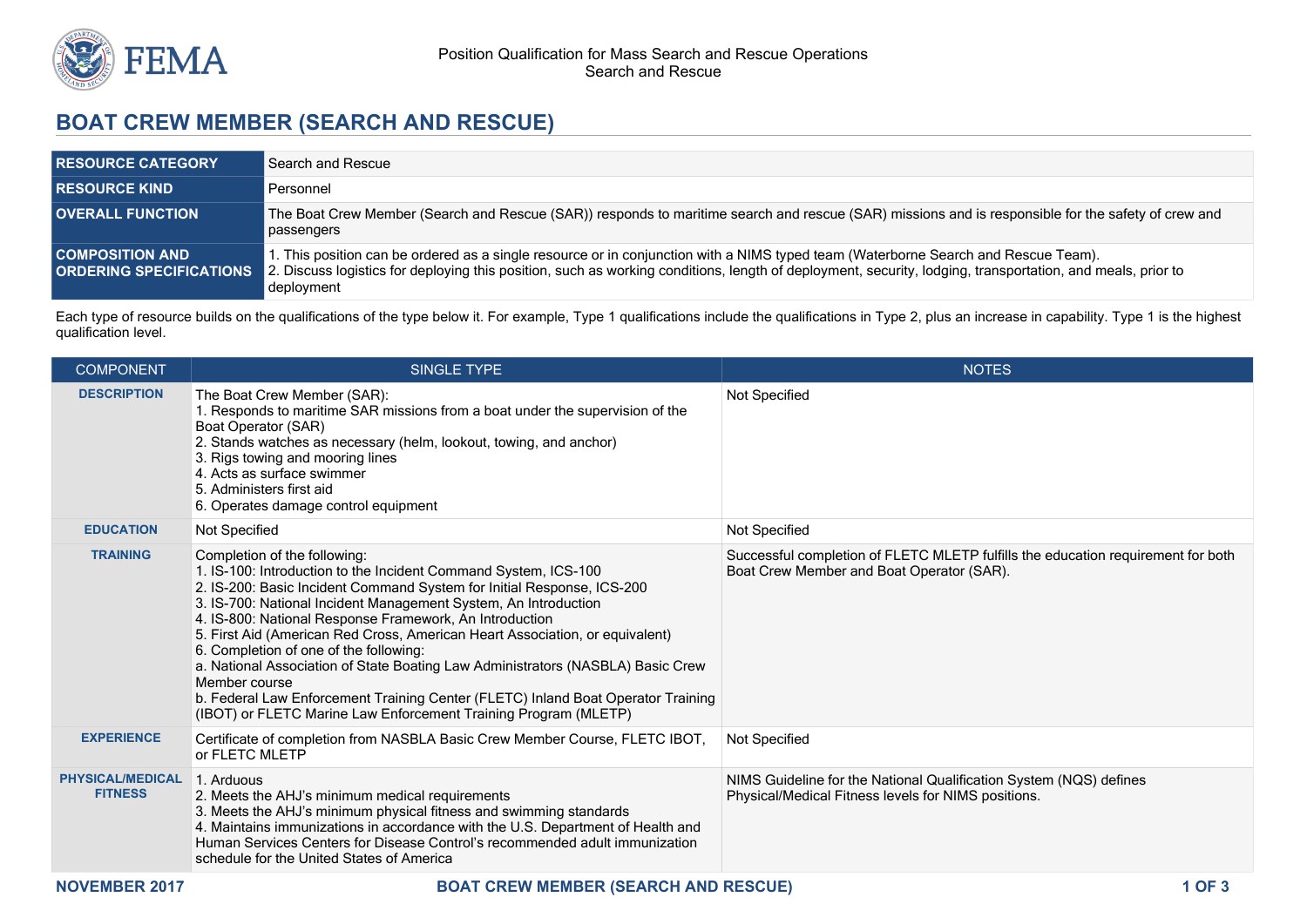

## Position Qualification for Mass Search and Rescue Operations Search and Rescue

| <b>COMPONENT</b>                                                                                          | <b>SINGLE TYPE</b>                                                                                                                                                                                                                                                                                                                                                                                                                                                                                                                                                                                                                                                        | <b>NOTES</b>                                                                                                                                                                                                                                                          |
|-----------------------------------------------------------------------------------------------------------|---------------------------------------------------------------------------------------------------------------------------------------------------------------------------------------------------------------------------------------------------------------------------------------------------------------------------------------------------------------------------------------------------------------------------------------------------------------------------------------------------------------------------------------------------------------------------------------------------------------------------------------------------------------------------|-----------------------------------------------------------------------------------------------------------------------------------------------------------------------------------------------------------------------------------------------------------------------|
| <b>CURRENCY</b>                                                                                           | 1. Meets task-specific standards at least once every year, including the following:<br>a. Underway hours: 40 hours every year, 10 of which must be nighttime hours<br>b. Mooring evolution<br>c. Towing: one day and one night<br>d. Basic Engineering Casualty Control Exercise: one set of drills<br>e. Man overboard recovery: one day and one night<br>2. Meets task-specific standards at least once every two years, including the<br>following:<br>a. Water survival exercise<br>b. First aid training (such as for burns, hypothermia, shock, cardiopulmonary<br>resuscitation (CPR), and bleeding)<br>3. Background checks as applicable law permits or requires | Provider must carry out and use any background checks as applicable law specifies.<br>This may include a background check completed within past 12 months; sex-<br>offender registry check; and a local, state, and a local, state, and national criminal<br>history. |
| <b>PROFESSIONAL AND Not Specified</b><br><b>TECHNICAL</b><br><b>LICENSES AND</b><br><b>CERTIFICATIONS</b> |                                                                                                                                                                                                                                                                                                                                                                                                                                                                                                                                                                                                                                                                           | Not Specified                                                                                                                                                                                                                                                         |